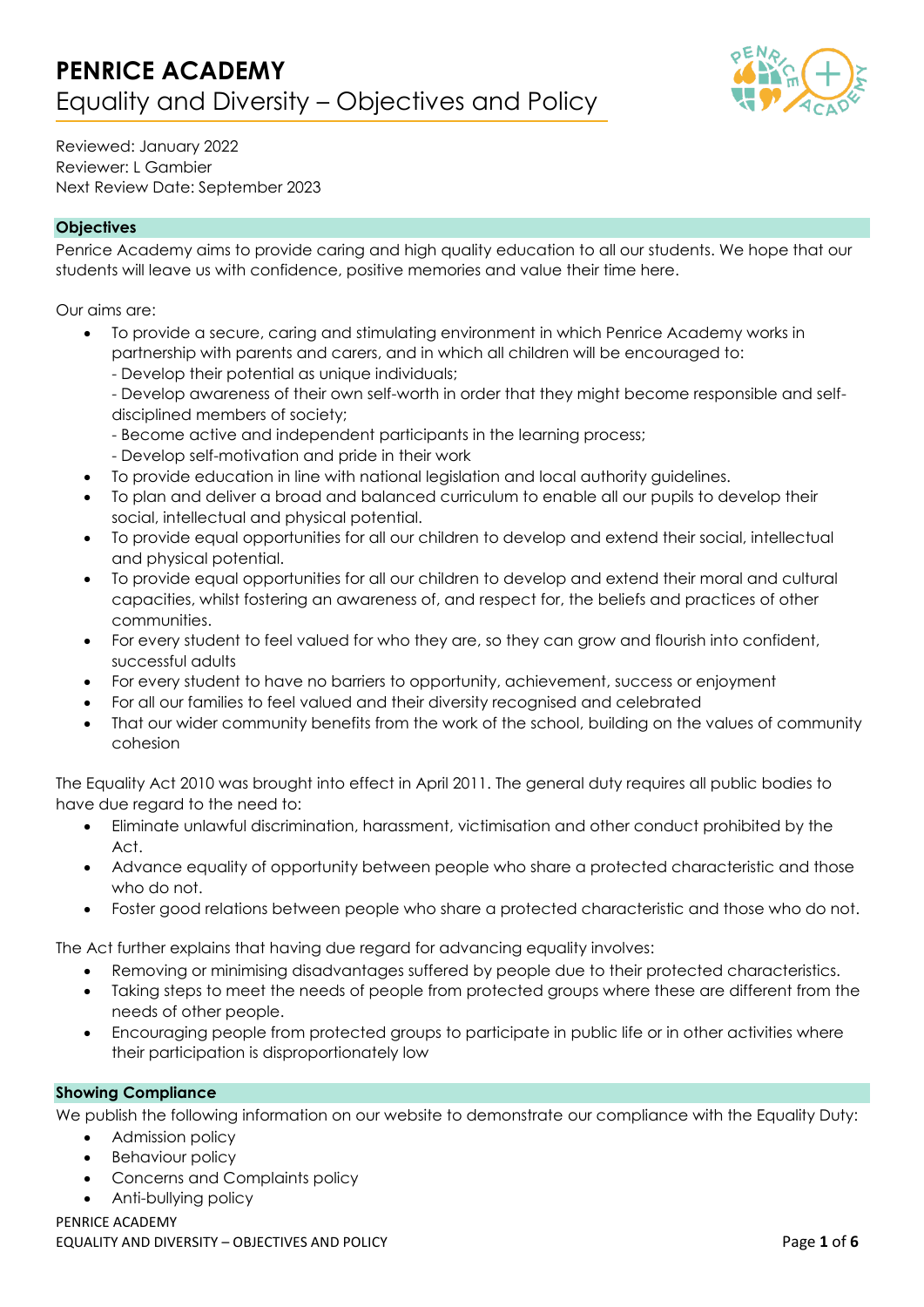- Equality and Diversity policy
- Accessibility policy

We annually report to our Governors and Academy Trust:

- The progress of different groups of students using data from RAISEONLINE
- Attendance and behaviour information for students with protected characteristics
- A workforce profile
- Complaints and concerns
- Information on incidents of reported bullying by protected characteristics
- Single equalities Action plan

This ensures we consider how our actions affect students and staff with different protected characteristics.

### **Equality Objectives**

In line with the Equality Act we are also required to define one or more equality objectives that support the aims of the general duty. We must ensure the objectives are specific and measurable and publish the objectives so that they are accessible to the public.

Our main aim as a school is to drive up standards and this includes narrowing gaps between identified groups. We have therefore set the following specific, measurable equality Academy objectives:

- To raise the progress and attainment of boys above national averages
- To raise the progress and attainment of girls above national averages
- To narrow the gap in progress and attainment between pupil premium students and non- pupil premium students.
- To narrow the gap in progress and attainment between SEND students and non- SEND students
- To ensure that more able students make as much progress as other students.

Penrice Academy is located on the southern edge of St Austell and draws from the town's population plus rural villages to the west and to the north coast. As a popular and over- subscribed Academy, it also draws students from a wider area.

# **Diversity of the School Population Gender (September 2021)**

|                   |                       |               | Male | Female        |      |  |  |  |
|-------------------|-----------------------|---------------|------|---------------|------|--|--|--|
|                   | <b>Total Students</b> | <b>Number</b> | $\%$ | <b>Number</b> | $\%$ |  |  |  |
| Year <sub>7</sub> | 289                   | 58            | 54.7 | 131           | 45.3 |  |  |  |
| Year <sub>8</sub> | 290                   | 58            | 54.5 | 32            | 45.5 |  |  |  |
| Year 9            | 284                   | 50            | 52.8 | 134           | 47.2 |  |  |  |
| Year 10           | 279                   | 54            | 55.2 | 125           | 44.8 |  |  |  |
| Year 11           | 285                   | 33            | 46.7 | 52            | 53.3 |  |  |  |
| <b>Totals</b>     | 1427                  | 753           | 52.8 | 674           | 47.2 |  |  |  |

P.T.O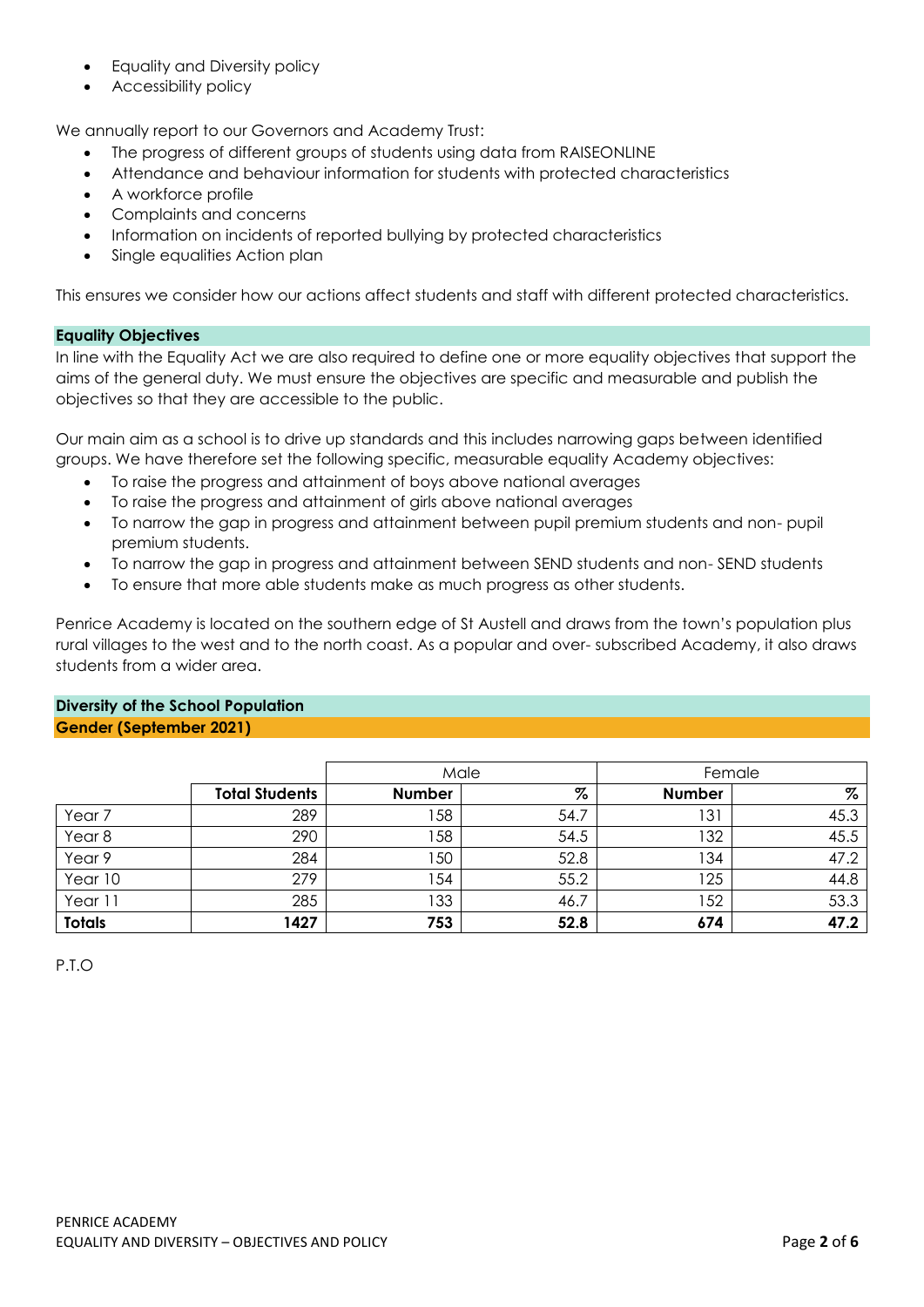# **Ethnicity (September 2021)**

────────

──────

┯

┯

┬

Т

┱

┬

┬

┬

Т

┱

┯

┬

┬

┬

┬

┬

┬

┱

┑

┳

|            | background<br>ethnic<br>other<br>Any | K    | mixed<br>other<br>≧<br>⋖ | $\aleph$ | white<br>other<br>Any | R.   | African<br><b>Black</b> | R,          | Chinese      | $\aleph$ | Indian   | R,          | obtained<br>not yet<br><u>Info</u> | R.   | <b>British</b><br>White<br>Other | R,    | Refused        | ۴б      | ornish<br>ပ<br>White | R,    | lrish<br>$\blacksquare$<br>White | ۴б          | Asian<br>gub<br>White | R,       | Caribbean<br><b>Black</b><br>and<br>White | R,   |
|------------|--------------------------------------|------|--------------------------|----------|-----------------------|------|-------------------------|-------------|--------------|----------|----------|-------------|------------------------------------|------|----------------------------------|-------|----------------|---------|----------------------|-------|----------------------------------|-------------|-----------------------|----------|-------------------------------------------|------|
| Year<br>7  | $\overline{2}$                       | 0.69 | 3                        | 1.04     | 4                     | 1.38 |                         | 0.35        | $\Omega$     | $\Omega$ |          | 0.35        | $\overline{7}$                     | 2.42 | 211                              | 73    | 8              | 2.77    | 51                   | 17.65 | $\Omega$                         | $\Omega$    | $\Omega$              | $\Omega$ |                                           | 0.35 |
| Year<br>8  | 3                                    | 1.03 | $\overline{2}$           | 0.69     | 6                     | 2.07 | $\circ$                 | $\Omega$    | $\mathbf{0}$ | $\Omega$ | $\Omega$ | $\mathbf 0$ |                                    | 0.34 | 190                              | 65.5  | $\overline{2}$ | 0.69    | 84                   | 28.97 | $\Omega$                         | $\circ$     |                       | 0.34     |                                           | 0.34 |
| Year<br>9  |                                      | 2.46 | $\overline{2}$           | 0.7      | 20                    | 7.04 |                         | 0.35        |              | 0.35     | $\Omega$ | $\Omega$    | 13                                 | 4.58 | 82                               | 28.87 |                | 0.35    | 153                  | 53.87 | $\Omega$                         | $\Omega$    | $\overline{2}$        | 0.7      | $\overline{2}$                            | 0.7  |
| Year<br>10 | 6                                    | 2.15 | $\Omega$                 | $\Omega$ | $\overline{7}$        | 2.51 | $\circ$                 | $\mathbf 0$ |              | 0.36     | $\Omega$ | $\mathbf 0$ |                                    | 0.36 | 118                              | 42.29 | 3              | 1.08    | 140                  | 50.18 | $\Omega$                         | $\circ$     |                       | 0.36     | 2                                         | 0.72 |
| Year<br>11 | $\overline{2}$                       | 0.7  | $\Omega$                 | $\Omega$ | 6                     | 2.11 | $\Omega$                | $\Omega$    |              | 0.35     | $\Omega$ | $\Omega$    | 3                                  | 1.05 | 124                              | 43.51 | $\Omega$       | $\circ$ | 147                  | 51.58 | $\Omega$                         | $\Omega$    | $\Omega$              | $\Omega$ | $\overline{2}$                            | 0.7  |
| Totals     | 20                                   | 1.4  | $\overline{7}$           | 0.49     | 43                    | 3.01 | $\overline{2}$          | 0.14        | 3            | 0.21     |          | 0.07        | 25                                 | 1.75 | 725                              | 50.8  | 14             | 0.98    | 575                  | 40.29 | 0                                | $\mathbf 0$ | 4                     | 0.28     | 8                                         | 0.56 |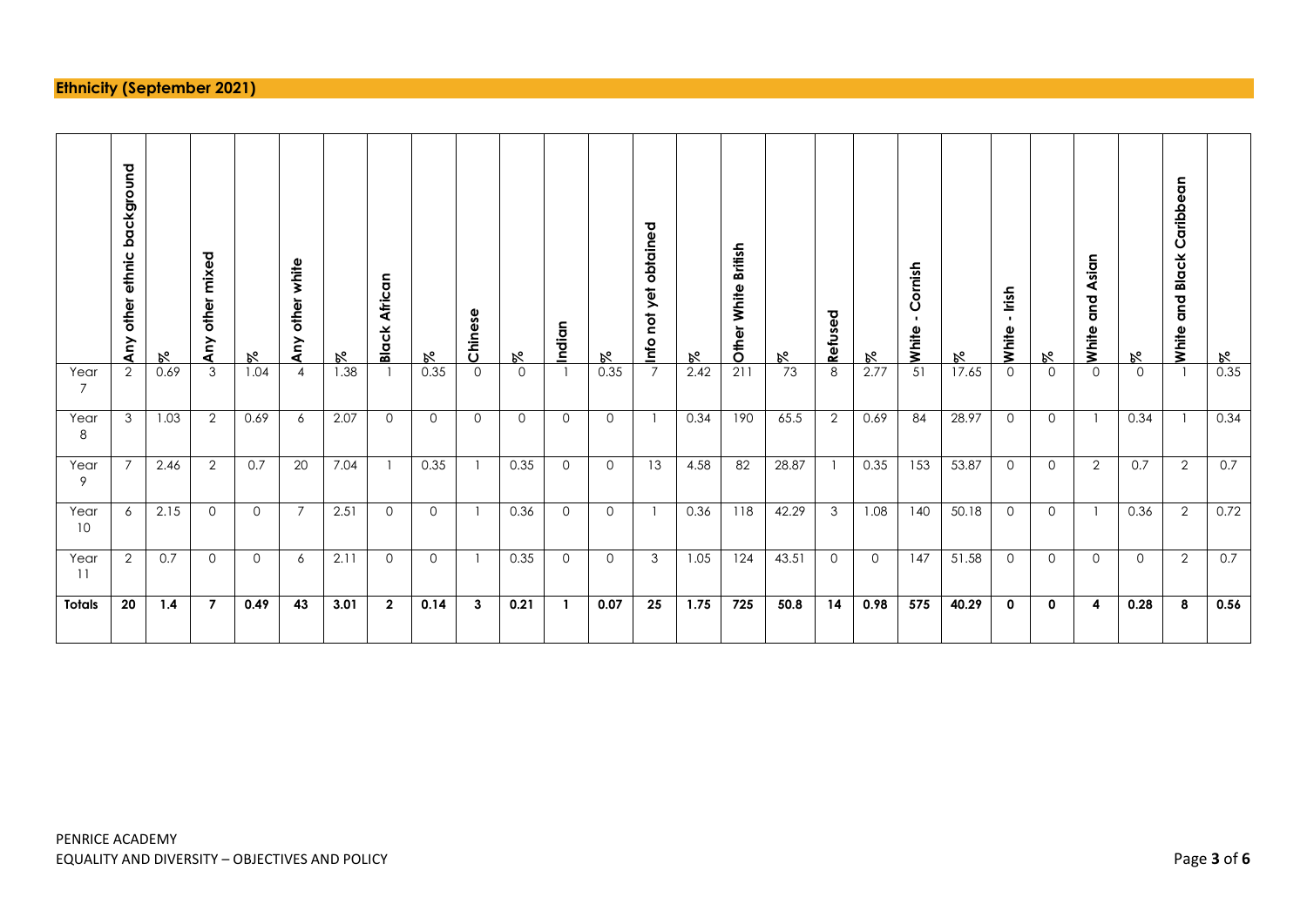# **Work Force Profile (September 2021)**

The profile of our current staff and Governors (January 2022) is represented in the table below:

| Staff group         | Male Total (%) | Female Total (%) | Ethnic minority (not<br>white) (% total) | Registered disabled<br>(% total) |  |  |  |
|---------------------|----------------|------------------|------------------------------------------|----------------------------------|--|--|--|
|                     |                |                  |                                          |                                  |  |  |  |
|                     |                |                  |                                          |                                  |  |  |  |
| Teaching staff (98) | 41 (42%)       | 57 (58%)         | 4 $(4%)$                                 | $0(0\%)$                         |  |  |  |
| Support staff (78)  | 19 (24%)       | 59 (76%)         | $0(0\%)$                                 | $0(0\%)$                         |  |  |  |
| Governors (8)       | 5(62%)         | 3(38%)           | $0(0\%)$                                 | $0(0\%)$                         |  |  |  |
| <b>Total (184)</b>  | 65 (35%)       | 119 (65%)        | 4 (2%)                                   | $0(0\%)$                         |  |  |  |

| Age | $20 - 24$  | $25 - 44$  | 45-59      | 60-64     | 65-79      | $80+$     |  |  |
|-----|------------|------------|------------|-----------|------------|-----------|--|--|
|     | $4(2.2\%)$ | 90 (48.9%) | 66 (35.8%) | 14 (7.6%) | $9(4.9\%)$ | $(0.5\%)$ |  |  |

P.T.O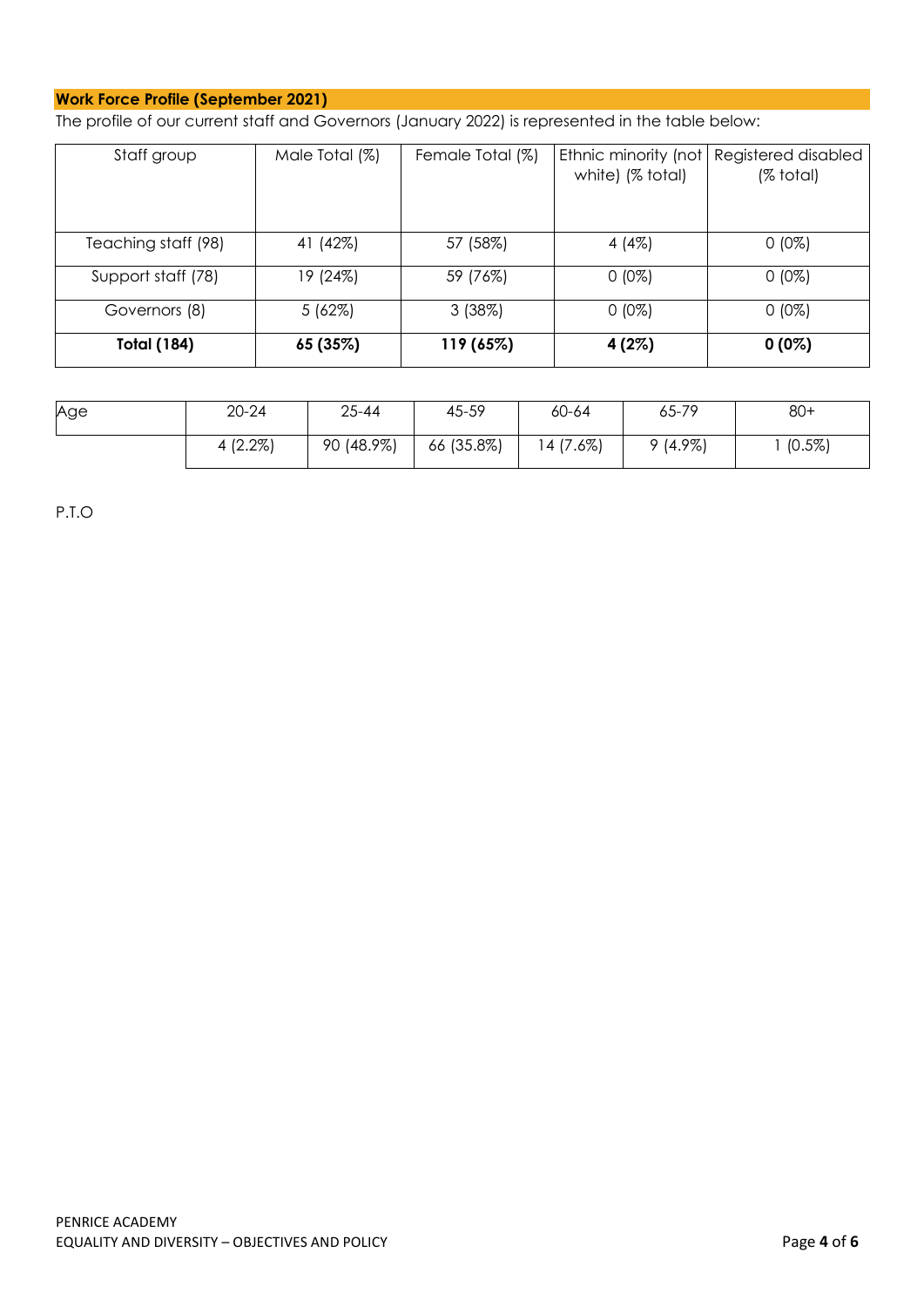

# **1. The Legal Framework**

The Equality and Diversity Policy of Penrice Academy has been developed in line with the following legal framework:

- UN Convention on the Rights of the Child
- UN Convention on the Rights of Persons with Disabilities
- Human Rights Act 1998
- Special Educational Needs (Information) Regulations 1999
- Education and Inspections Act 2006
- Equality Act 2010
- Specific Duties Regulations 2011

#### **2. Roles and Responsibilities**

2.1 The Governing Body will:

2.1.1 Ensure that Penrice Academy complies with the appropriate equality legislation and regulations.

2.1.2 Ensure that Penrice Academy's policies and procedures are developed and implemented with appropriate equality impact assessments informing future plans.

2.1.3 Ensure that the recording and reporting of equality and diversity data is sufficiently scrutinised.

2.1.4 Ensure that Penrice Academy's Admissions Policy does not discriminate in any way.

2.1.5 Ensure equal opportunities in its staff recruitment and promotion practices, professional development programmes and in membership of the Governing Body.

2.1.6 Maintain commitment to recruit high-quality applicants from under- represented groups.

2.1.7 Provide information in appropriate and accessible formats.

2.1.8 Ensure that the necessary disciplinary measures are in place to enforce this Policy.

### 2.2 The Headteacher will:

2.2.1 Implement the Policy and its procedures.

2.2.2 Ensure that all staff members receive the appropriate equality and diversity training as part of their HR induction and continuous professional development.

2.2.3 Ensure that all parents, visitors and contractors are aware of and are in compliance with the provisions of this Policy.

2.2.4 Actively challenge and take appropriate action in any case of discriminatory practice.

2.2.5 Address any reported incidents of harassment or bullying in line with DfE guidance.

2.3 Employees will:

2.3.1 Be mindful of any incidence of harassment or bullying in Penrice Academy.

2.3.2 Address any minor issues of harassment or bullying in Penrice Academy. and report any major breaches of the Policy to the Headteacher.

2.3.3 Identify and challenge bias and stereotyping within the curriculum and Penrice Academy's culture.

2.3.4 Promote equality and good relations, and not harass or discriminate in any way.

2.3.5 Monitor students' progress and academic needs to ensure the appropriate support is in place. 2.3.6 Keep up-to-date with equality legislation and its application by attending the appropriate training.

### 2.4 Students will:

2.4.1 Not discriminate or harass any other pupil or staff member